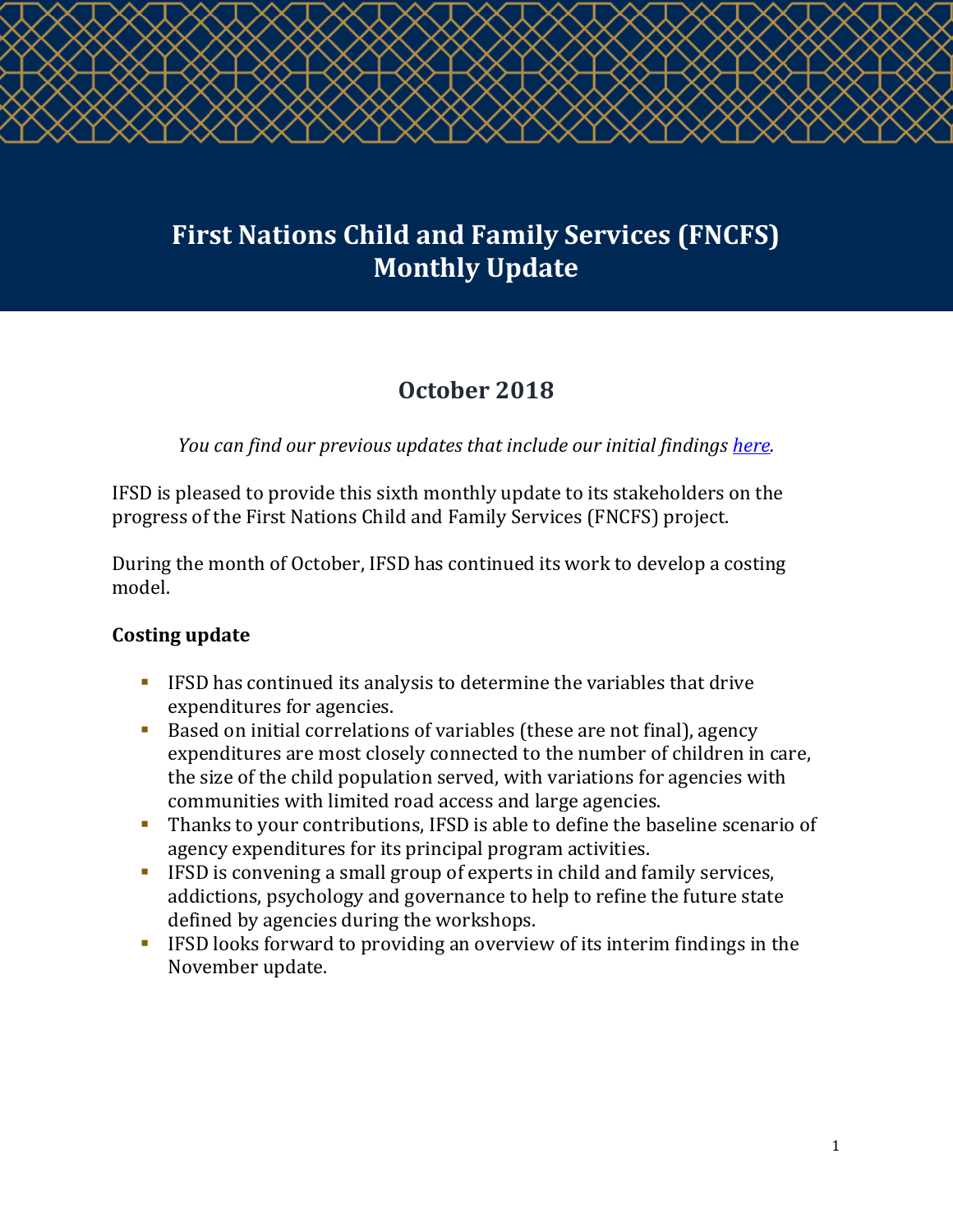### **Costing (refresher)**

- A costing is an **estimate** of the financial resources required for an activity over time.
- A costing **does not produce a single number**, but rather a **range of estimates** based on a variety of outcome-based scenarios.
- When estimating a cost, we have to make some assumptions about independent variables (e.g. population growth, remoteness) that influence expenditures. Each variable will be a part of the final costing model.
- Thanks to yours and your agencies' efforts, we have a significant amount of data with which we can understand spending needs and trends in each of the expenditure categories.
- Based on a first pass of analysis (this is not final), agency budgets are influenced most significantly by:
	- − Children in care;
	- − Total population of children served;
	- − Remoteness (average distance to city centre);
	- − Accessibility (the number of communities served that do not have yearround road access)
- Funding models are not only about money, but about governance, performance and desired outcomes.
- To produce cost estimates of alternative program structures, outcome-based scenarios (that focus on the holistic well-being of children and expect to reduce the number of children in care) will be developed, to estimate costs of desired future states.